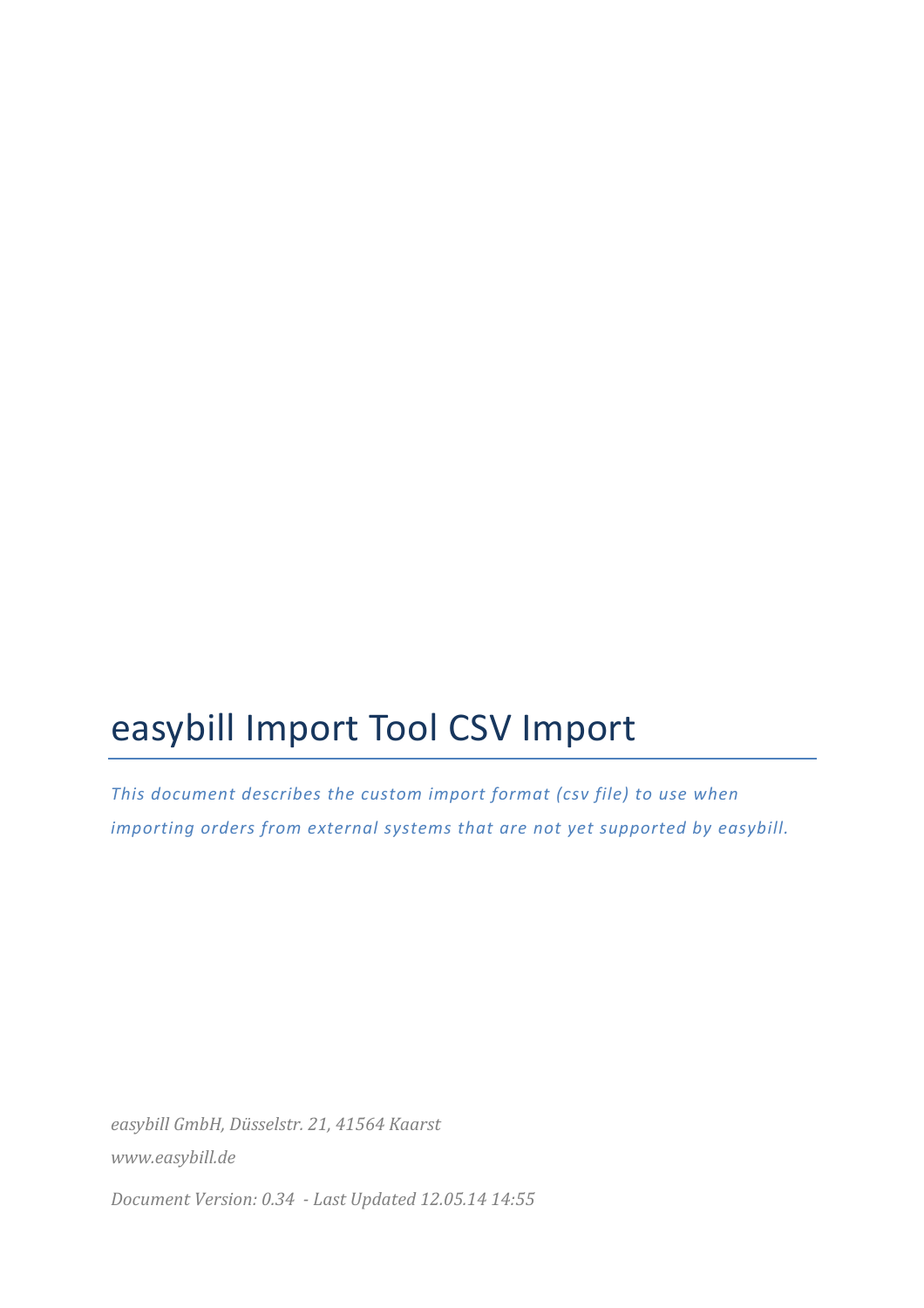# **1 Overview**

## **1.1 Summary**

Merchants can use the easybill custom csv interface to import their orders and invoicing data from shop systems and marketplaces which are not directly supported by easybill. This document describes the import format and the required fields.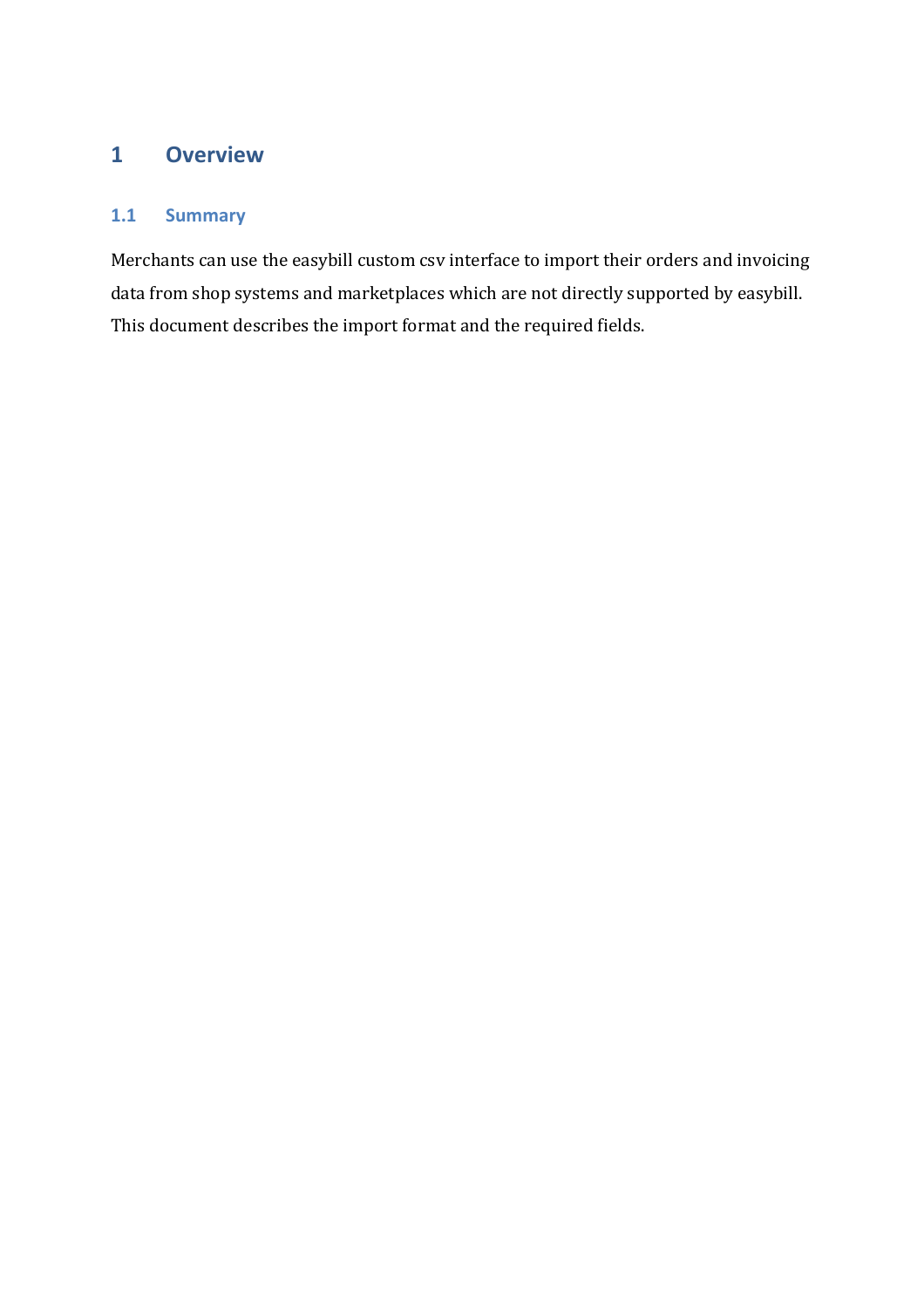## **2 Overview**

### **2.1 Import via File Upload**

We support uploading import files via our web interface. The merchant can simply upload the csv file. This direct upload helps the merchant and/or developers to easily test their files before setting up an import via FTP polling or API calls.

## 2.2 **FTP Polling**

For an automatic import the merchant can store FTP host and path information at easybill. Our system will poll the FTP host regularly for new files in the custom csv format and automatically process them.

#### **2.3 REST API Import**

We also offer a REST API which can be used to upload the  $csv$ -file via a simple  $HTTP(S)$ POST request to our servers.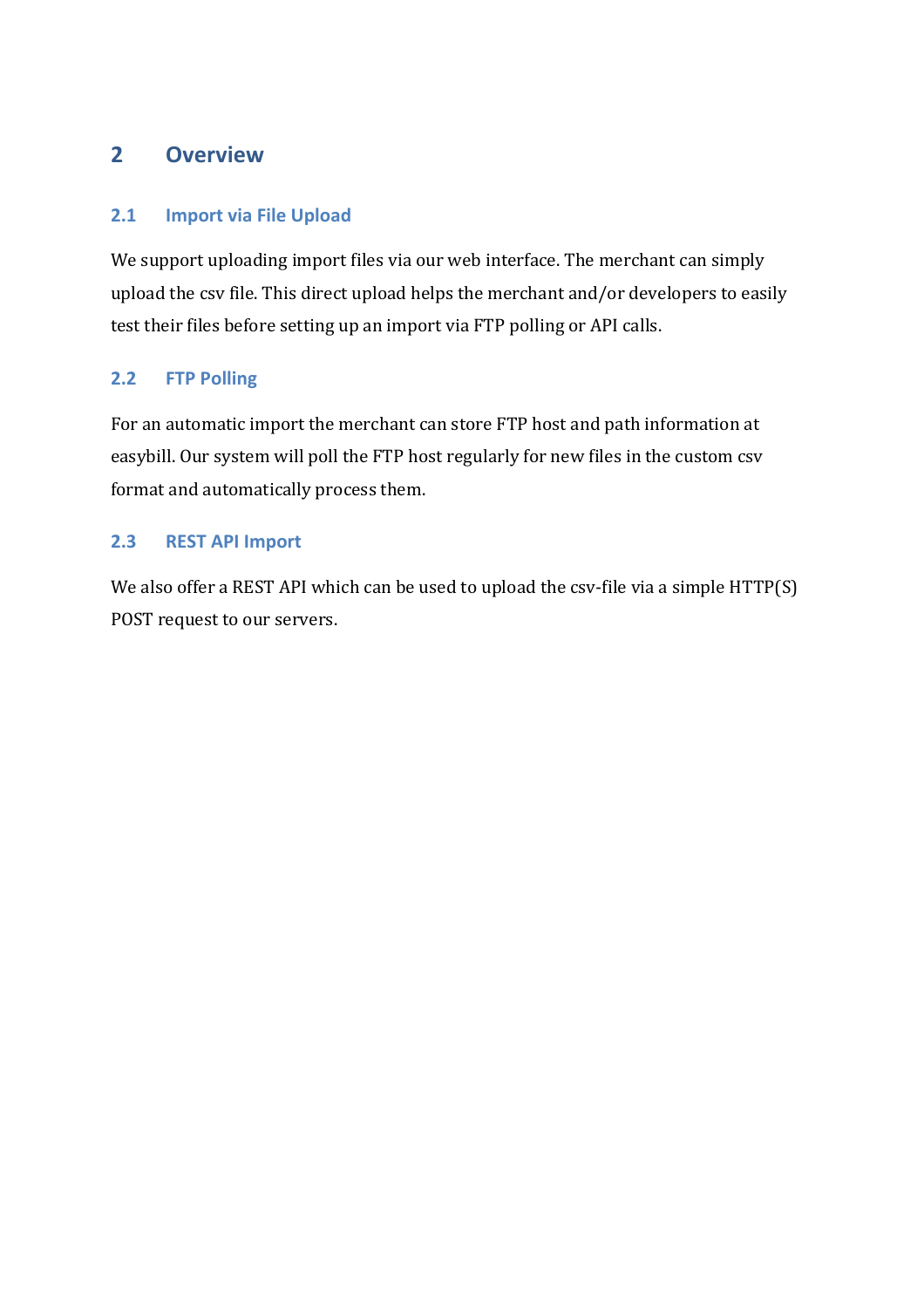## **3 File Format CSV**

The custom csy format allows merchants to import data into the easybill system when they are using a system which is not directly supported by us.

### **3.1 General format**

We expect the files encoded in UTF-8. Although it's not advised the merchant can change the encoding of the file in their import tool settings to  $ISO-8859-1$  ( $LATIN/1$ ). If the merchant is free to choose between encodings we strongly advise to use UTF-8.

The fields are separated via semi-colons: ";". The merchant can also change the default settings to use other delimiters like comma "," or colon ";" or tab-space.

Quotes ("") are used as text separator. Line breaks should be either in windows ("\r\n") or Linux-style  $(\hat{\ }')$ . Quotes in text-fields must be escaped (i.e. replaced by a doublequote: the term *Toy "Plastic Duck"* text becomes *Toy ""Plastic Duck""*).

The csv file must contain the header names of each column. This helps us to extend the format (e.g. new fields which should be imported) without breaking backwardscompatibility. Our system will use the first row (headers) to identify which columns need to be parsed. We don't rely on the order of the fields therefore the import file does not need to have the columns in a specific order.

## **3.2 Field Types**

| <b>Type</b>     | <b>Description</b>                                                                                                    | <b>Sample</b>              |
|-----------------|-----------------------------------------------------------------------------------------------------------------------|----------------------------|
| <b>String</b>   | Any text including line-breaks if enclosed<br>with text delimiter (")                                                 | A SAMPLE TEXT              |
| <b>Decimal</b>  | Decimal values in the format XXX.YY.<br>Precision of 16,5. That means values up<br>to 9,999,999,999.9999 (9 billions) | 100.00<br>9999999999.99999 |
| <b>Integer</b>  | Plain numbers without precision                                                                                       |                            |
| <b>Date</b>     | Date format, YYYY-MM-DD                                                                                               | 2012-07-19                 |
| <b>Datetime</b> | Time format according to ISO-8601<br>(http://de.wikipedia.org/wiki/ISO_8601)                                          | 2012-07-19T19:29:20+02:00  |

The fields are defined as follows: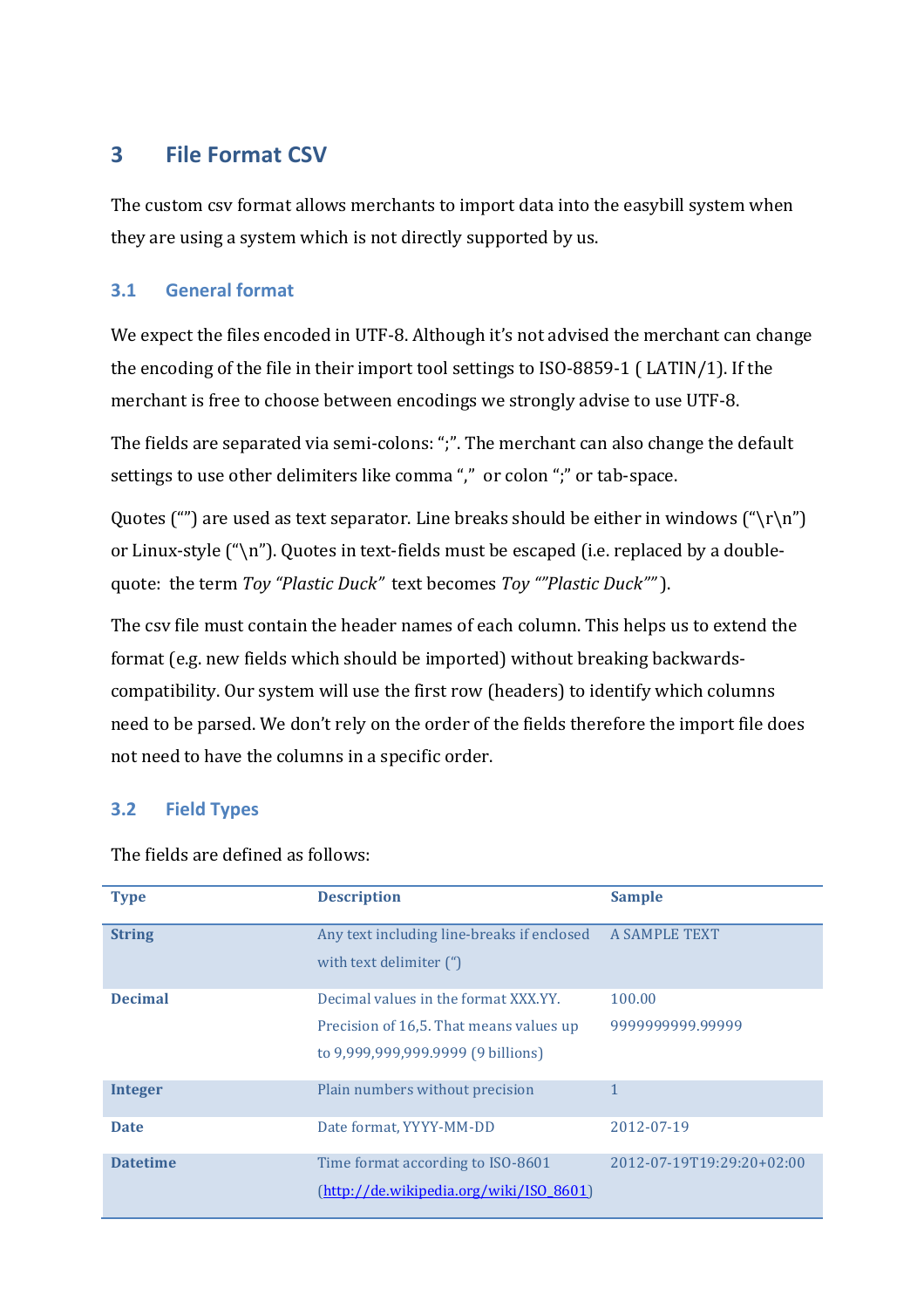## **3.3 Order specific fields**

The following list of fields contains order specific fields. If an order contains more than a single product/item we'll use the information in the first row for the order. Therefore in subsequent rows this fields, except order\_number, can be empty or filled, because they are ignored.

| <b>Name (Header)</b>                  | <b>Comment</b>                                                                                                                                                                             | <b>Required</b>            | <b>Format</b>  |
|---------------------------------------|--------------------------------------------------------------------------------------------------------------------------------------------------------------------------------------------|----------------------------|----------------|
| order_number                          | Merchants internal order number to<br>identify an order. Must be unique<br>because our system uses this identifier<br>to prevent multiple imports of the<br>same order.                    | <b>YES</b>                 | String (1.255) |
| order_number_2                        | Secondary order number. Can be used<br>to store another external order<br>number to this order. In most cases it<br>is not needed.                                                         | N <sub>O</sub>             | String (0.255) |
| email                                 | Email address of customer. Although<br>this field is optional we suggest to use<br>it because we use the email address to<br>send invoices to the customer<br>automatically                | NO, but<br>recomme<br>nded | String (0255)  |
| name                                  | Name of the customer. If you cannot<br>split the name into first- and lastname<br>because the shop system does not<br>store this separately. Mandatory if not<br>last-and firstname given. | see<br>comment             | String (1.255) |
| firstname                             | Firstname of the buyer. Not needed if<br>"name" field is set.                                                                                                                              | see<br>comment             | String (1255)  |
| lastname                              | Lastname of the buyer. Not needed if<br>'name" field is set.                                                                                                                               | see<br>comment             | String (1255)  |
| address_1,<br>address_2,<br>address_3 | Contains the street number and<br>additional information that should be<br>printed on the invoice. Street should<br>always be at the last entry. Mandatory<br>if no street is given.       | see<br>comment             | String (1255)  |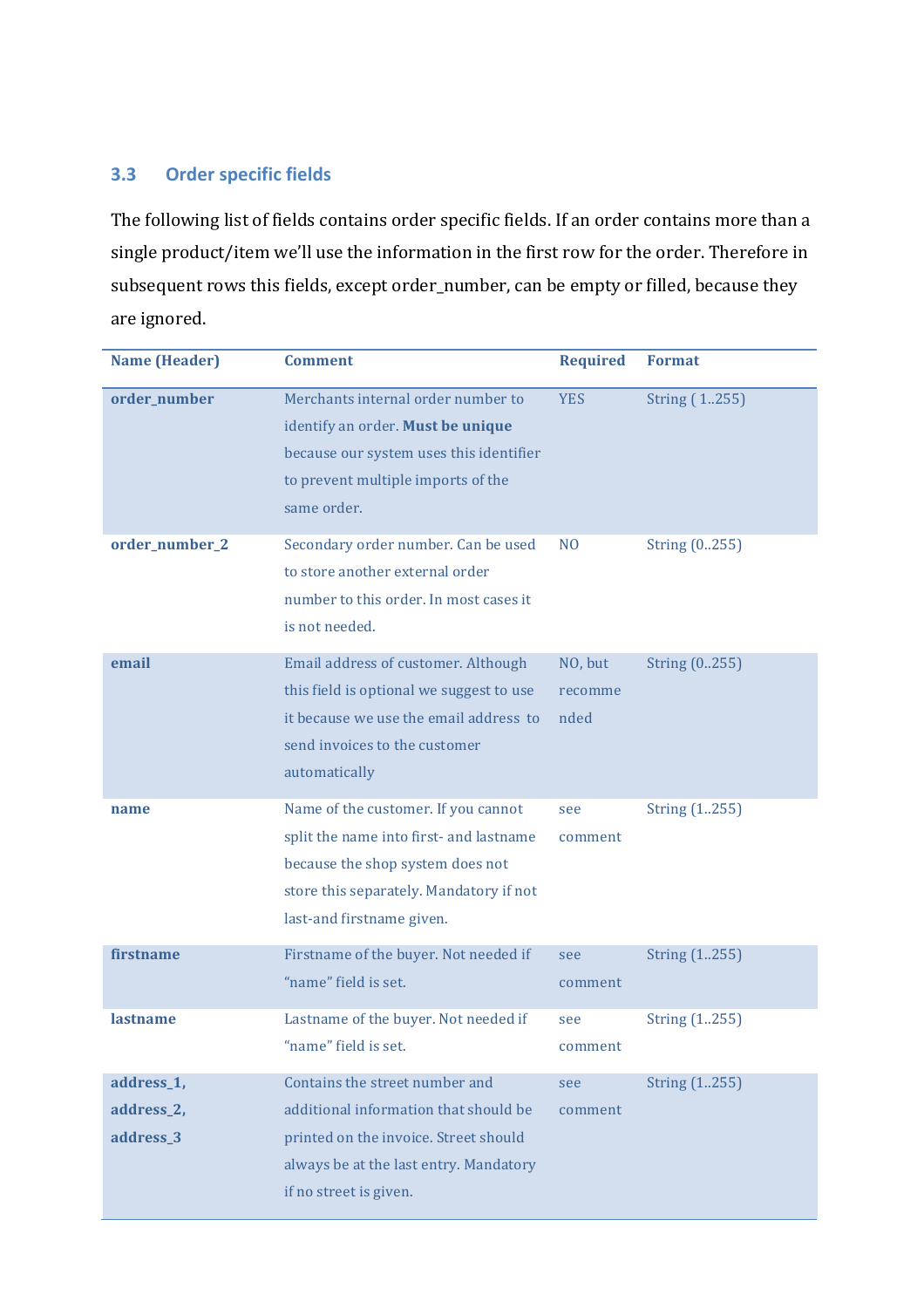| <b>street</b>                                                  | If not additional address information<br>is used you can use "street" to import<br>the street and housenumber.<br>Internally we concatenate the street<br>with the additional address<br>information (see above) | see<br>comment | String (1255)  |
|----------------------------------------------------------------|------------------------------------------------------------------------------------------------------------------------------------------------------------------------------------------------------------------|----------------|----------------|
| zipcode                                                        | Zipcode (Postal Code) of the buyer                                                                                                                                                                               | <b>YES</b>     | String (1.255) |
| city                                                           | City                                                                                                                                                                                                             | <b>YES</b>     | String(1.255)  |
| state                                                          | State (e.g. "Bundesland" in Germany)<br>of the buyer                                                                                                                                                             | N <sub>O</sub> | String (0255)  |
| country                                                        | Two letter ISO-Country Code (e.g. DE<br>for Germany) of the buyer <sup>1</sup>                                                                                                                                   | <b>YES</b>     | String (2)     |
| phone_number                                                   | Buyers phone number. This may be<br>needed for creating delivery orders<br>(e.g. Hermes, DHL)                                                                                                                    | N <sub>O</sub> | String (0255)  |
| fax_number                                                     | Buyers fax number. Most often not<br>needed.                                                                                                                                                                     | N <sub>O</sub> | String (0255)  |
| shipping_name                                                  | In case of separate shipping address:<br>use this field for the recipient (see<br>name field)                                                                                                                    | N <sub>O</sub> | String (0255)  |
| shipping_firstname                                             | In case of separate shipping address:<br>see firstname                                                                                                                                                           | N <sub>O</sub> | String (0.255) |
| shipping_lastname                                              | In case of separate shipping address:<br>see lastname field                                                                                                                                                      | N <sub>0</sub> | String (0255)  |
| shipping_address_1<br>shipping_address_2<br>shipping_address_3 | In case of separate shipping address:<br>see address_1 - address_3 field                                                                                                                                         | N <sub>O</sub> | String (0255)  |
| shipping_street                                                | In case of separate shipping address:<br>see street field.                                                                                                                                                       | N <sub>O</sub> | String (0255)  |
| shipping_zipcode                                               | In case of separate shipping address:<br>see zipcode                                                                                                                                                             | N <sub>O</sub> | String (0255)  |
| shipping_city                                                  | In case of separate shipping address:<br>see city                                                                                                                                                                | N <sub>O</sub> | String(0255)   |

 $11SO_3166$ -1\_alpha-2, http://en.wikipedia.org/wiki/ISO\_3166-1\_alpha-2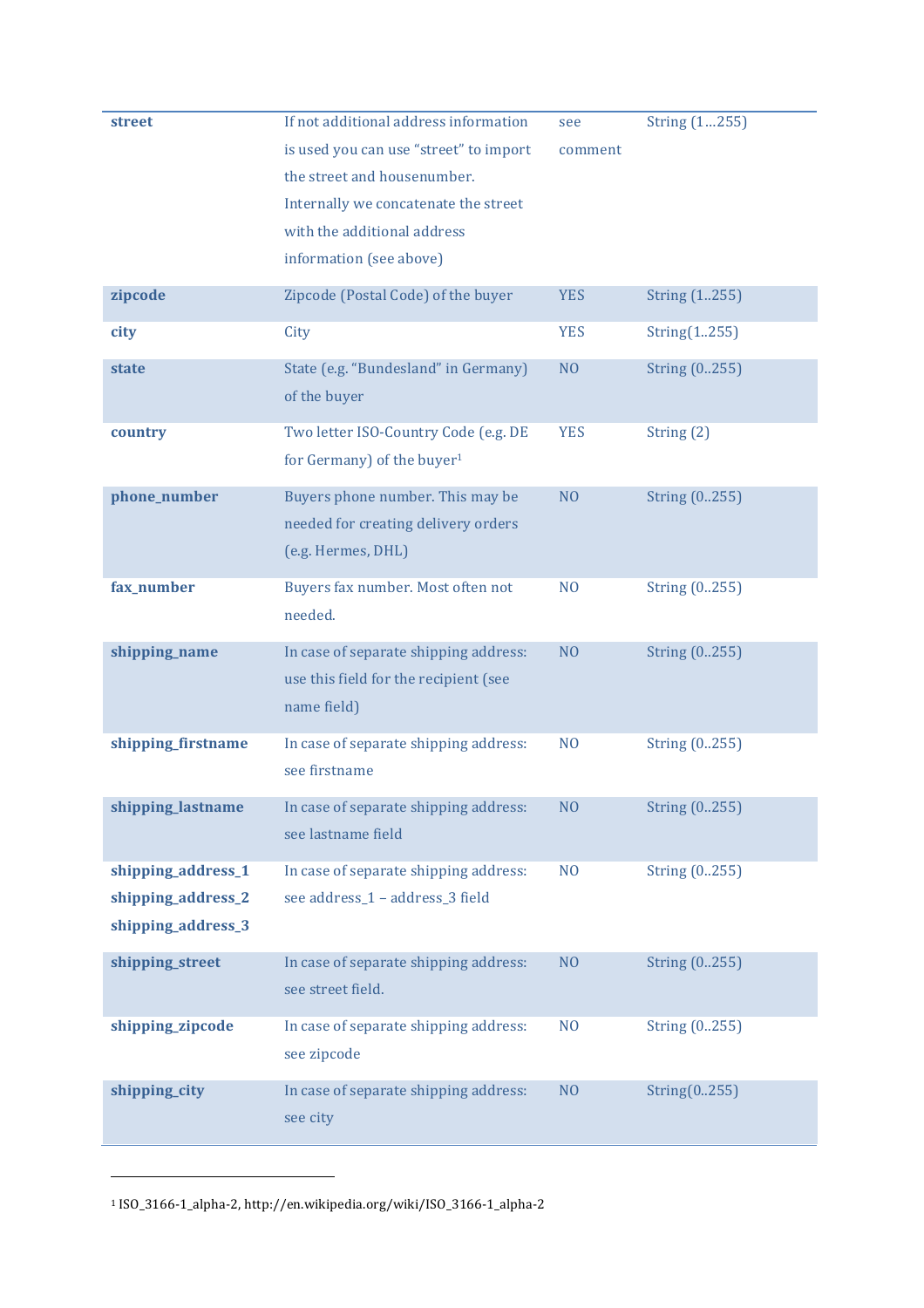| shipping_state       | In case of separate shipping address:<br>see state field                                                                                                                  | N <sub>O</sub>             | String (0255)                                        |
|----------------------|---------------------------------------------------------------------------------------------------------------------------------------------------------------------------|----------------------------|------------------------------------------------------|
| shipping_country     | In case of separate shipping address:<br>see country field                                                                                                                | N <sub>O</sub>             | String $(2)$                                         |
| customer_username    | If buyer has an external username (e.g.<br>eBay nickname) at the shop system, it<br>can be imported and printed on the<br>invoices.                                       | N <sub>O</sub>             | String (0255)                                        |
| customer_number      | If user already has an<br>customer_number at the shop system<br>this number can be imported and<br>printed on the invoice.                                                | N <sub>O</sub>             | String (0255)                                        |
| currency             | Currency of the order. Three-letter<br>currency code (e.g. EUR, GBP, USD)                                                                                                 | <b>YES</b>                 | String (0255)                                        |
| order_shipping_price | Gross shipping costs<br>If the order has general shipping costs<br>(e.g. independ of ordered products)<br>this shipping costs needs to be<br>imported here.               | N <sub>O</sub>             | Decimal (16,5)                                       |
| purchase_date        | Date/Time when the order was<br>purchased by the buyer.                                                                                                                   | NO, but<br>recomme<br>nded | Date or<br><b>Datetime</b>                           |
| shipping_date        | Date/Time when the order was<br>shipped to the customer.                                                                                                                  | N <sub>O</sub>             | Date or<br>Datetime, or empty if<br>not yet shipped. |
| shipping_tracking    | Tracking number of shipping                                                                                                                                               | N <sub>O</sub>             | String(0.255)                                        |
| shipping_type        | Type of shipping, e.g. DHL, Hermes.<br>Can be any custom string. Merchants<br>can use this information in a<br>placeholder to print this information<br>on the documents. | N <sub>O</sub>             | String(0.255)                                        |
| payment_date         | Date/Time when the order was paid                                                                                                                                         | NO, but<br>recomme<br>nded | Date or<br>Datetime,<br>or empty if not paid.        |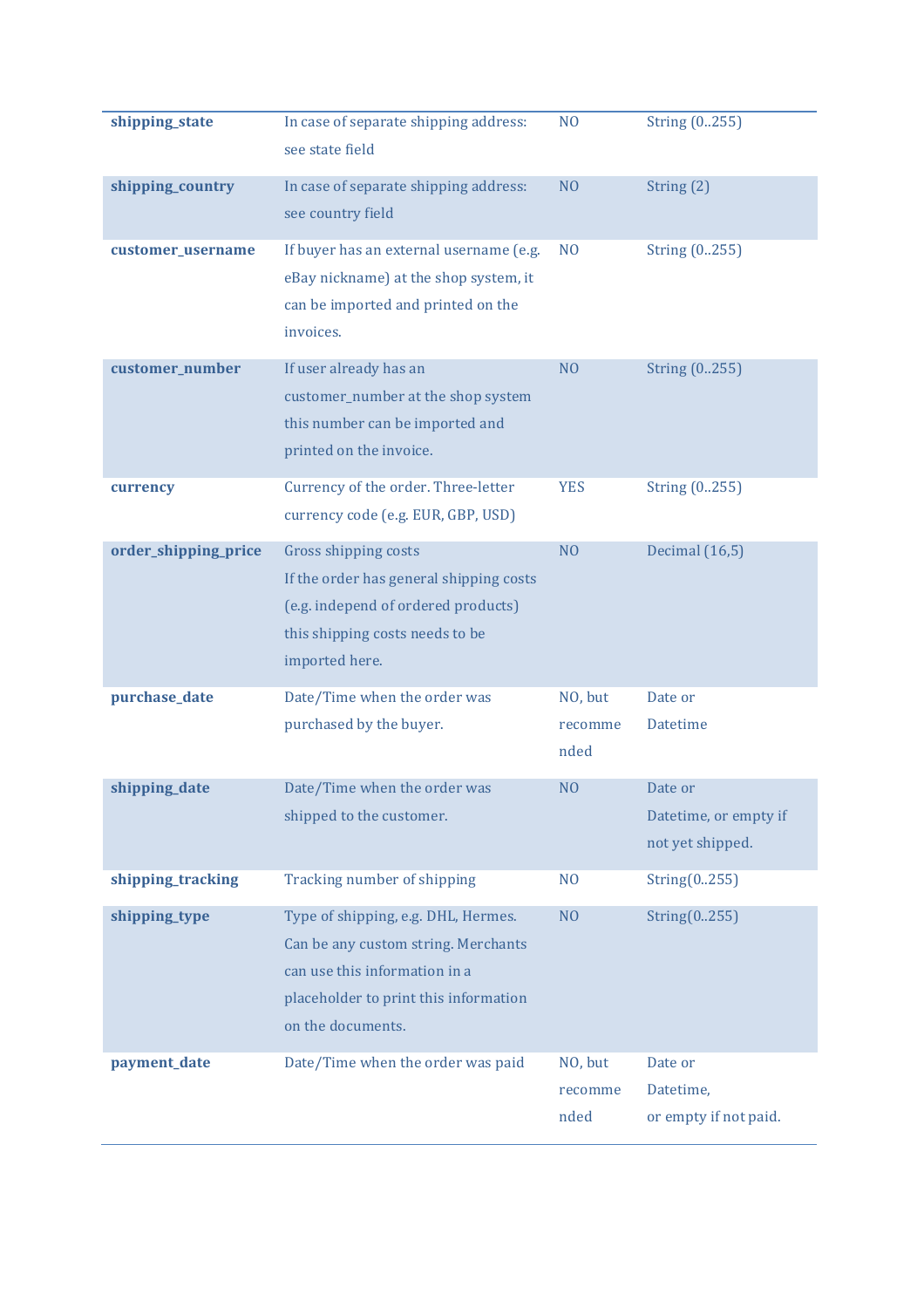| payment_type<br>payment_reference | Identifier for payment type used. Can<br>be printed on the invoice. No parsing<br>is done here, these will be transferred<br>1:1 onto the document.<br>A external payment reference which                         | N <sub>0</sub><br>N <sub>0</sub> | String (0255)<br><b>Text</b> |
|-----------------------------------|-------------------------------------------------------------------------------------------------------------------------------------------------------------------------------------------------------------------|----------------------------------|------------------------------|
|                                   | you may want to be printed on the<br>invoice using the placeholder<br>{{payment_reference}}                                                                                                                       |                                  |                              |
| invoice_number                    | If the system already generated an<br>invoice number it can be imported to<br>as a reference.                                                                                                                     | N <sub>o</sub>                   | String (0255)                |
| store_id                          | Identifier for the store (e.g. for<br>multistore solutions). Can be used to<br>modify document text and control<br>document template.                                                                             | N <sub>o</sub>                   | String(0.255)                |
| vat_id                            | VAT-ID of the customer                                                                                                                                                                                            | N <sub>o</sub>                   | String(0255)                 |
| tax_type                          | Use this field to override the automatic<br>detection of the tax type which should<br>apply to the invoice. Can be empty or<br>one of the following:<br>intra-community-trade<br>$\bullet$<br>$\bullet$<br>export | N <sub>o</sub>                   | String(0255)                 |
| comments                          | Comments made by the buyer (e.g.<br>specific delivery instructions etc).                                                                                                                                          | N <sub>o</sub>                   | Textfield                    |

#### **3.4 Item specific fields**

Each row must include item specific information. If an order contains two different items, there must be two rows for this order. The order\_number is used to identify order items that belong to a single order.

Furthermore the rows must be consecutive, for example:

Correct:

```
order-1;john doe;....;first-item;....
order-1;john doe;....;second-item;....
```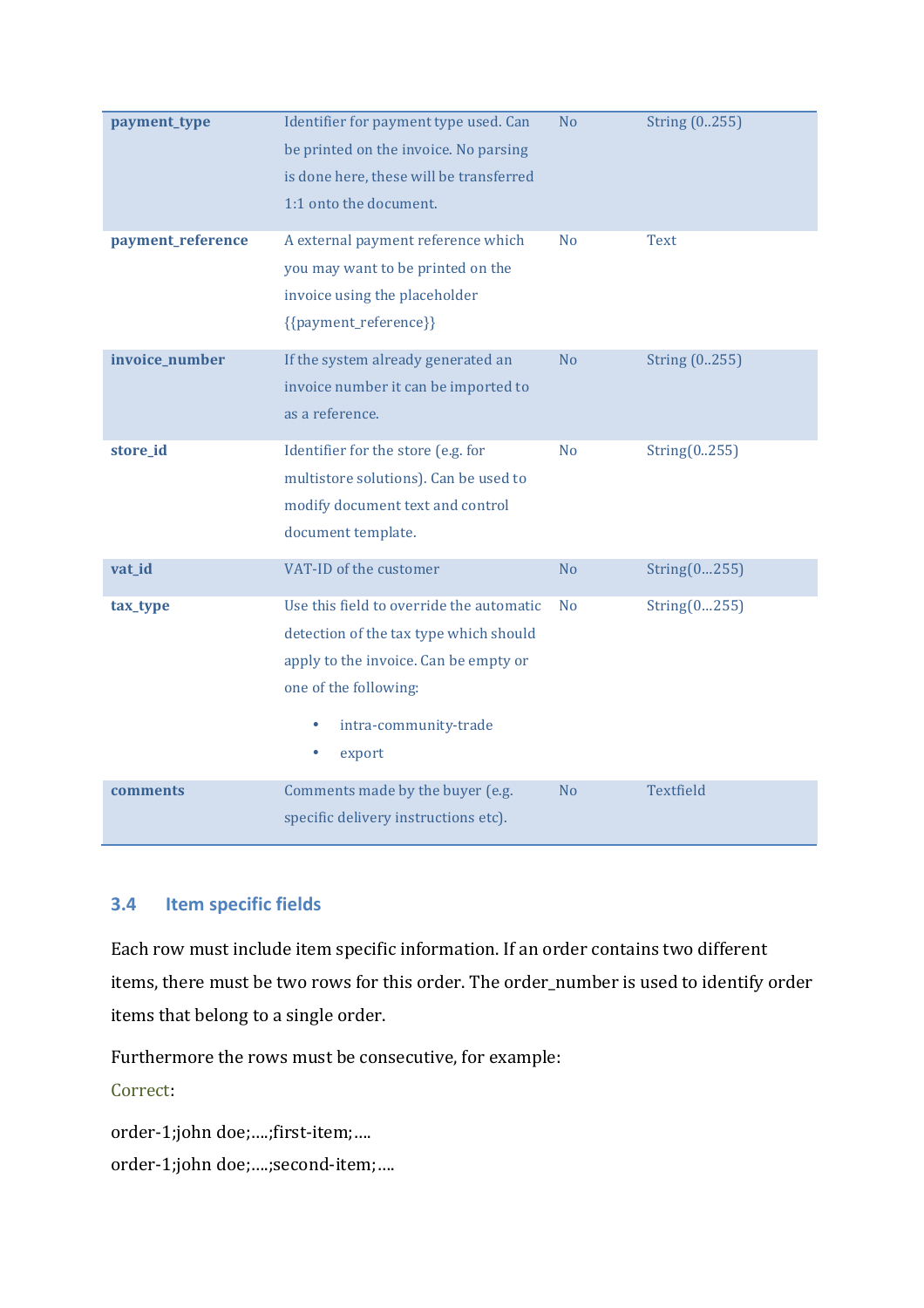order-2;peter pan;...;first-item;....

#### Incorrect:

order-1;john doe;...;first-item;.... order-2;peter pan;...;first-item;.... order-1;john doe;...;second-item;....

The order specific information (see 3.3) can be repeated or empty for the subsequent rows and will be ignored by our system. Therefore only the first row of order specific information will be used for the import.

| <b>Name (Header)</b> | <b>Comment</b>                                                                                                                                                                                                                                  | <b>Required</b>            | <b>Format</b>  |
|----------------------|-------------------------------------------------------------------------------------------------------------------------------------------------------------------------------------------------------------------------------------------------|----------------------------|----------------|
| item_number          | Internal item order number used to<br>identify an item.                                                                                                                                                                                         | N <sub>O</sub>             | String (0255)  |
| item_number_2        | Secondary item order number for<br>internal purposes (e.g. can be printed<br>on the invoice)                                                                                                                                                    | N <sub>O</sub>             | String (0255)  |
| sku                  | SKU (stock keeping unit) for the<br>ordered product. If defined in the<br>external system this should be stored<br>in the csy file because we use the SKU<br>for certain features (e.g. automatic<br>VAT calculations based on product)<br>etc. | NO, but<br>recomme<br>nded | String (0.255) |
| title                | Product description that will be<br>printed on the invoice                                                                                                                                                                                      | <b>YES</b>                 | String (1255)  |
| title_2              | Optional additional description                                                                                                                                                                                                                 | N <sub>O</sub>             | String (0255)  |
| quantity             | How many products of this kind were<br>ordered                                                                                                                                                                                                  | <b>YES</b>                 | Integer        |
| item_price           | Gross item price for a single unit (<br>quantity 1).                                                                                                                                                                                            | <b>YES</b>                 | Decimal        |
| item_shipping_price  | Gross shipping costs for this item                                                                                                                                                                                                              | N <sub>O</sub>             | Decimal        |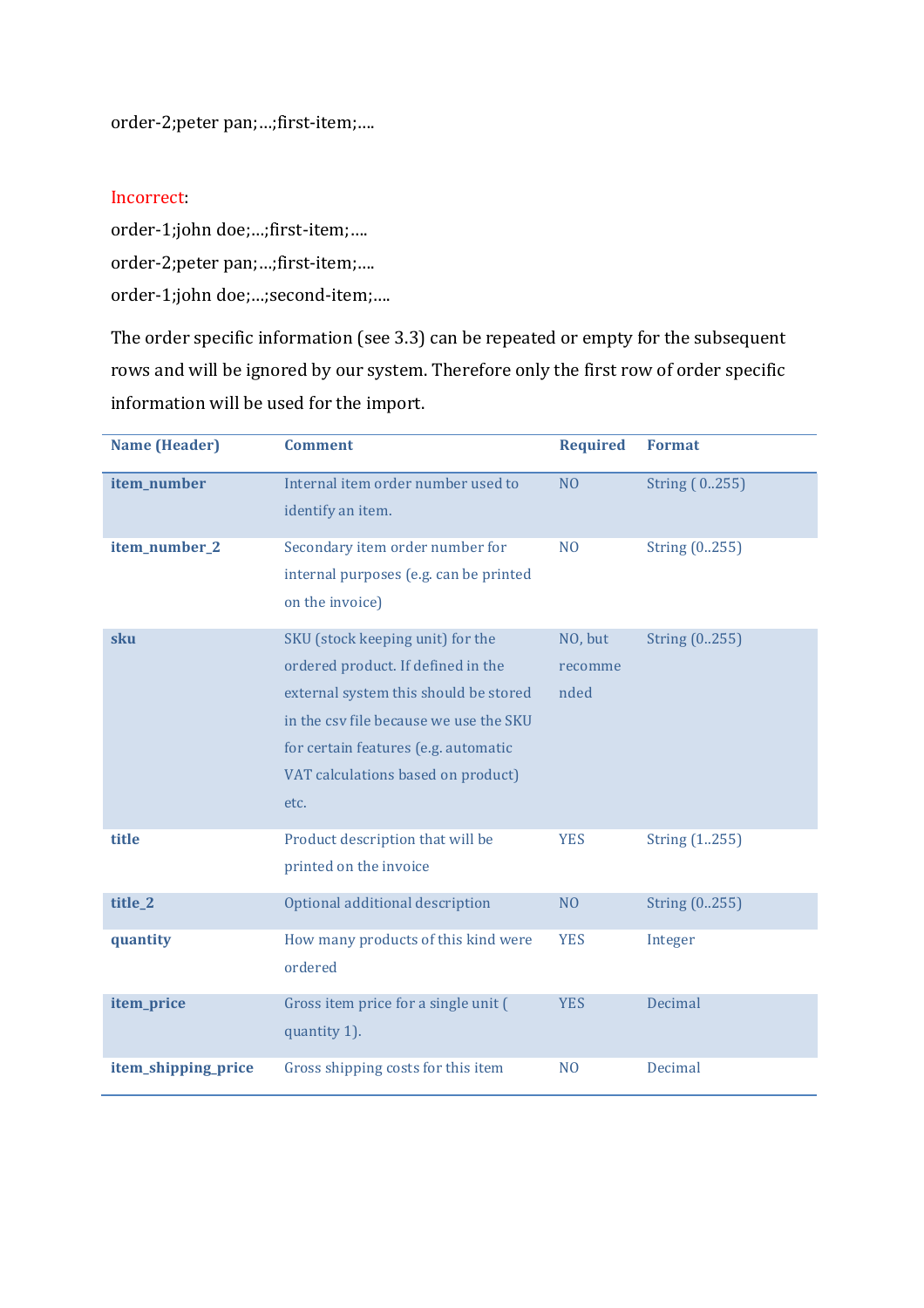| vat_percent     | Percentage of the VAT rate which<br>applies to this product, e.g. 19.00<br>$(= 19\%)$ . If no vat_percent is given we<br>try to calculate the vat percentage by<br>the settings defined by the merchant<br>(e.g. default 19%) and probably<br>looking up SKU specific settings, or use<br>the vat_rate field if it is set.                                                                   | NO, but<br>recomme<br>nded | Decimal                                                                                                                                                                                                          |
|-----------------|----------------------------------------------------------------------------------------------------------------------------------------------------------------------------------------------------------------------------------------------------------------------------------------------------------------------------------------------------------------------------------------------|----------------------------|------------------------------------------------------------------------------------------------------------------------------------------------------------------------------------------------------------------|
| vat_rate        | Alternatively to vat_percent the<br>vat_rate description can be given. EU-<br>wide we support these types of<br>vat_rates:<br>default (e.g. Germany 19%)<br>discount (e.g. Germany 7%)                                                                                                                                                                                                       | N <sub>O</sub>             | String (0.255)                                                                                                                                                                                                   |
| item_type       | You can specify an alternative type for<br>this item (e.g. if you're sending<br>discounts along with the item or<br>adding additional payment costs like<br>Cash on Delivery / Nachnahme)                                                                                                                                                                                                    | N <sub>O</sub>             | Valid contents:<br>'product' (default)<br>'discount'<br>'virtual'                                                                                                                                                |
| item_weight     | Weight of the item. Can be used in the<br>resulting document as template<br>variable {{item_weight}}                                                                                                                                                                                                                                                                                         | N <sub>O</sub>             |                                                                                                                                                                                                                  |
| variant_yourKey | You can specify as many additional<br>variant information about the ordered<br>item as you need.<br>These information are not used by our<br>system but you can access and use this<br>information using the placeholder<br>variables.<br>Example: If you specify variant_color<br>you can use the placeholder<br>{{item_variant.color}} to build a<br>proper product title on your invoice. |                            | Examples:<br>variant_color<br>variant_size<br>variant_model<br>Please note that the<br>second part of the<br>variant_yourKey name<br>can only consist of<br>letters, dash (-),<br>underscore (_) and<br>numbers. |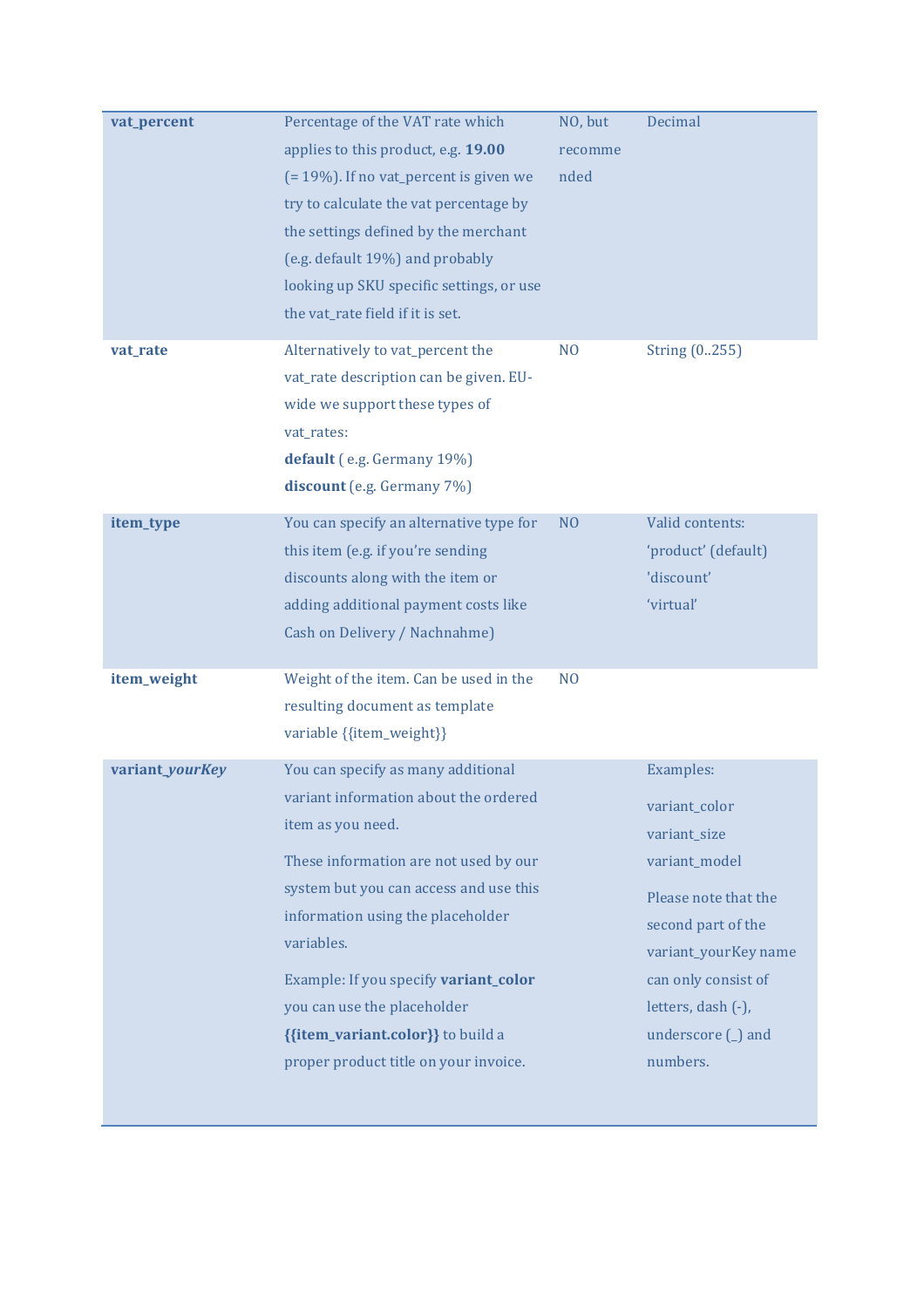#### **3.5 Comments**

You can add comment lines to the generated CSV file for any purposes. We ignore any lines starting with  $#!$ . If you are developer of an external module or shopping system you should at least add the following comment to identify the exporting system:

#! exported-by: YOUR-SYSTEM-NAME

This helps us identifying problems with CSV files you've created. We also show the merchant YOUR-SYSTEM-NAME in our frontend. This helps the merchant to identify imports made by your shopping system (e.g. in case the merchant is using the Custom CSV import from multiple systems).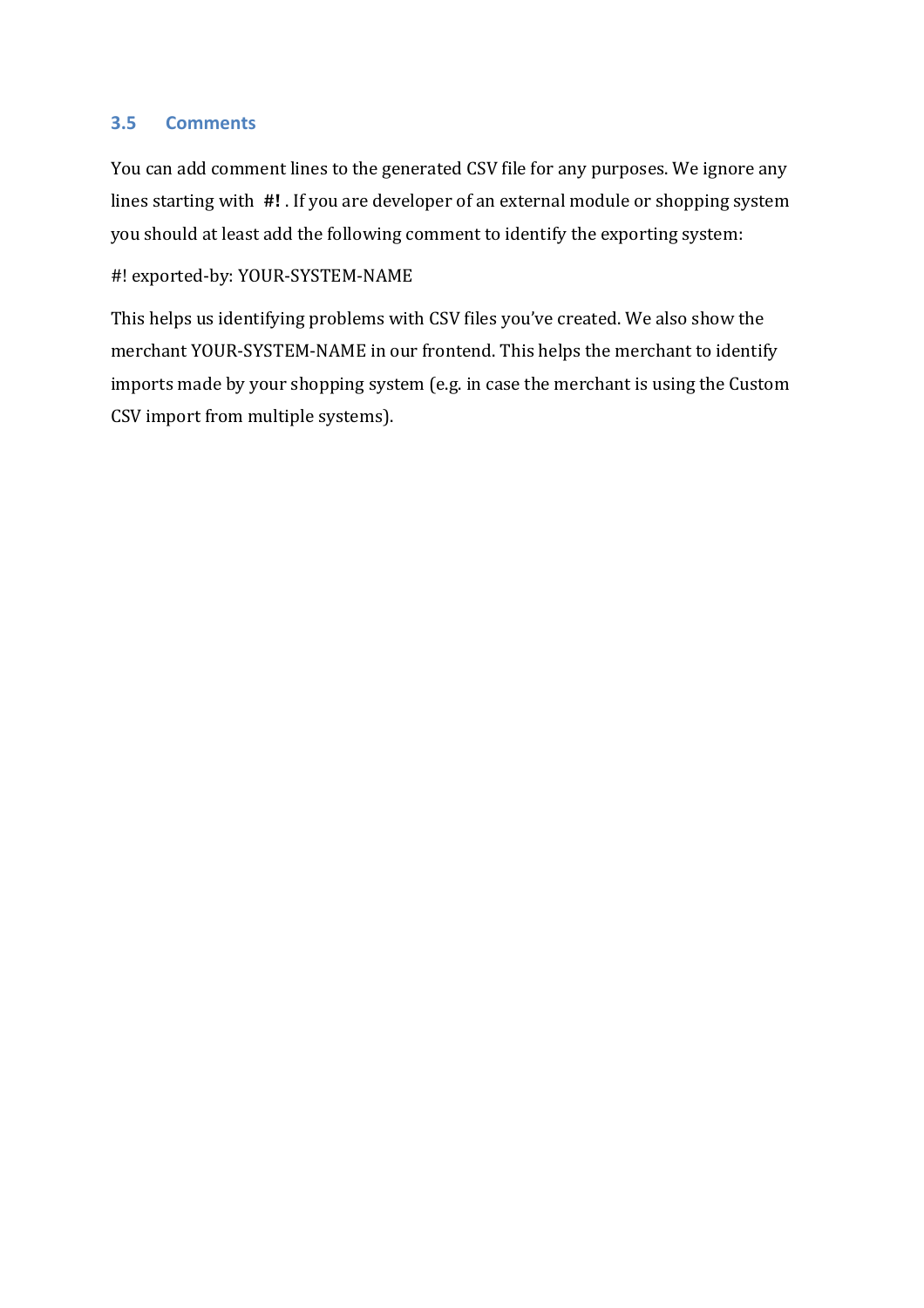# **4 FTP Polling**

### **4.1 Settings**

Our system can periodically query the server for the latest created orders. At import.easybill.de the merchant can setup his ftp account where we can download the orders as a CSV file.

| <b>Custom CSV/Import</b> | FTP-Zugangsdaten                              |
|--------------------------|-----------------------------------------------|
| <b>Shopify</b>           | <b>FTP-Host</b>                               |
| Yatego                   | ftp.samplehost.com                            |
|                          | <b>FTP-Verzeichnis</b>                        |
|                          | /export                                       |
|                          | <b>FTP Benutzername</b>                       |
|                          | easybill-ftp                                  |
|                          | <b>FTP Password</b>                           |
|                          |                                               |
|                          | <b>HTTP Ping (optional)</b>                   |
|                          | http://www.samplehost.com/create_csv_file.php |
|                          | Alle 10 Minuten<br>$\overline{\phantom{a}}$   |
|                          | <b>SPEICHERN</b>                              |
|                          |                                               |

Optionally the merchant can specify an url which we call periodically to initiate the creation of the csv file and try to to fetch it afterwards.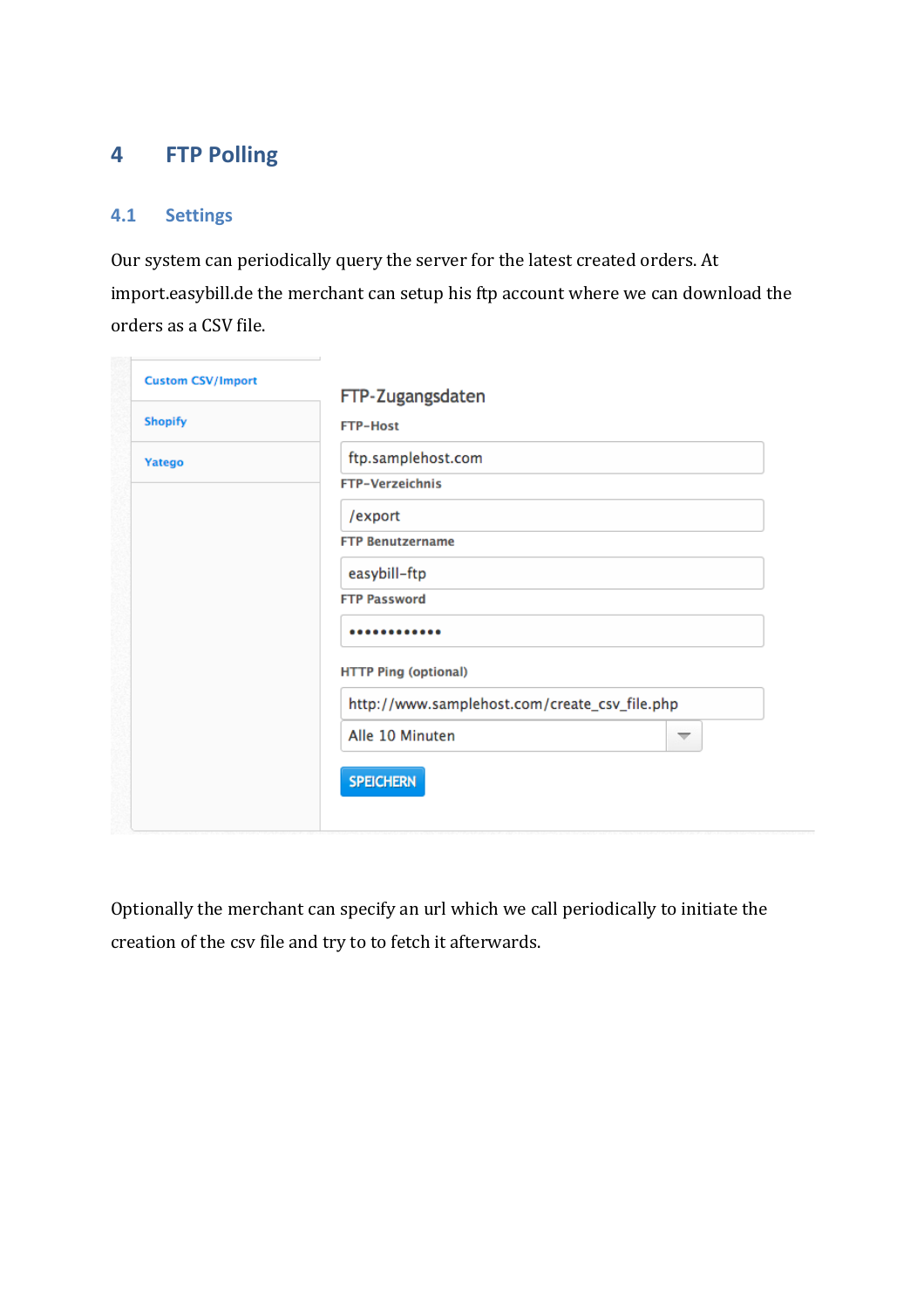# **5 REST API**

#### **5.1 Overview**

We also offer a simple REST API which can be used to upload the CSV file to our servers and initiate the import process. The API is available under **https://import.easybill.de/api/v1**

#### **5.2 Authentication**

When making HTTP calls to our REST API we check the following HTTP headers to authenticate the user:

| <b>Name</b>                | <b>Description</b>                           |
|----------------------------|----------------------------------------------|
| <b>X-EASYBILL-USER-ID</b>  | This is the User ID of the easybill account. |
| <b>X-EASYBILL-AUTH-KEY</b> | This is the Authentification key which is    |
|                            | also used for accessing the SOAP API. It     |
|                            | can be found at easybill.de under "Meine"    |
|                            | Firma" / "Einstellungen" / "Soap-            |
|                            | Schnittstelle".                              |
|                            |                                              |

#### **5.3 Available Methods**

#### **5.3.1 Show an imported order**

#### **GET** /api/v1/**order/:order\_number.json** (or api/v1/order/:order\_number.xml)

This method returns all information about an imported order in XML or JSON format. You need to specify the order number of the order you want to fetch. Example call:

https://import.easybill.de/api/v1/order/123-1222-1222

#### **5.3.2 Upload orders as Custom CSV file**

#### **POST** /api/v1/**orders/upload**

Use this method call to upload a CSV file (as specified in the format accord. Section 3 of this documentation). The file should be encoded and uploaded in UTF-8 encoding as a raw POST file.